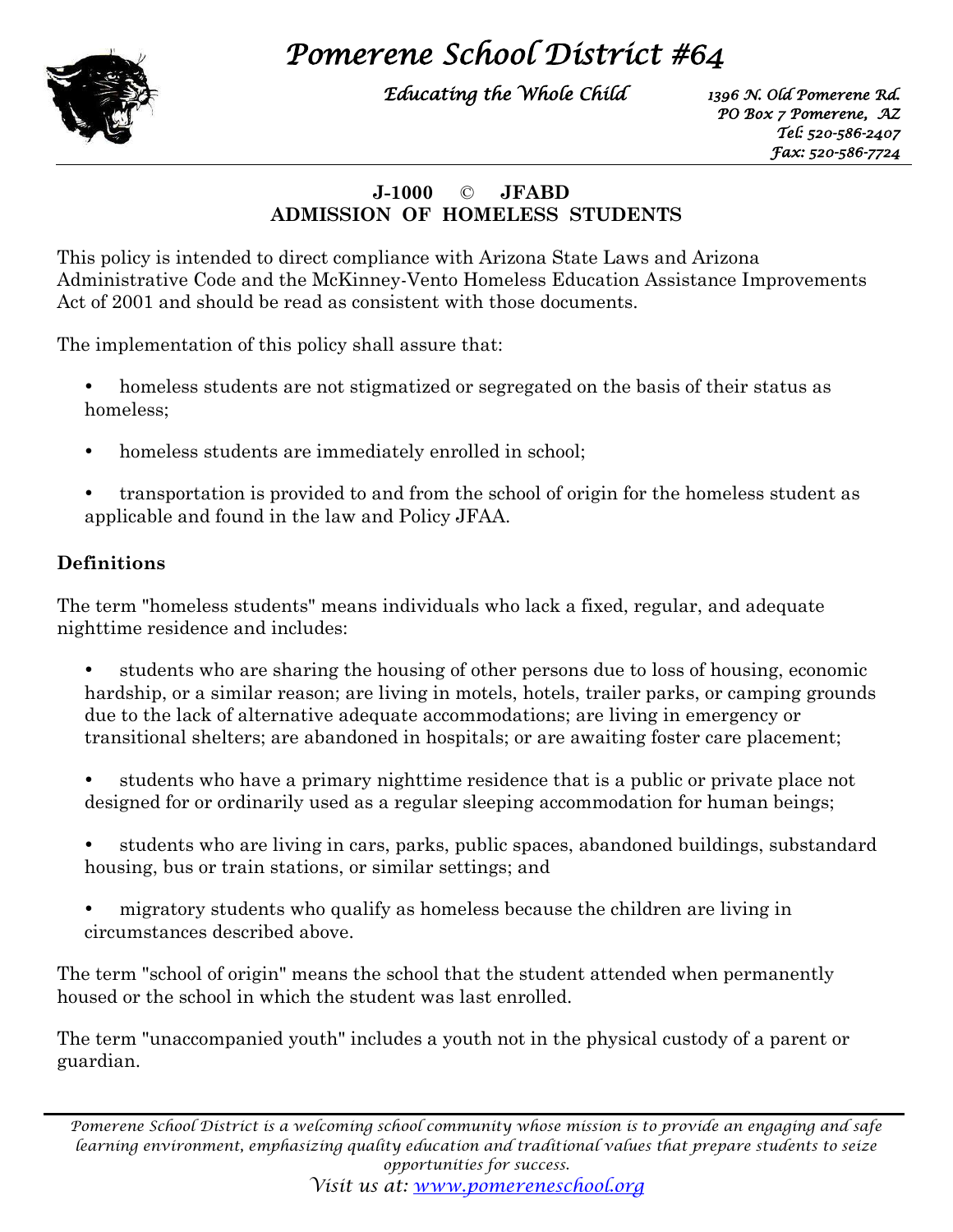# *Pomerene School District #64*

*Educating the Whole Child*

#### **Liaison for Homeless Students**

The Superintendent will designate an appropriate staff person as liaison for homeless students who will carry out duties as assigned. Among those duties will be the responsibility to coordinate activities and programs in the best interest of homeless students that will include, but not be limited to, establishment of procedures to:

- continue the student's education in the school of origin for the duration of homelessness:
	- in any case in which a family becomes homeless between academic years or during an academic year; or
	- for the remainder of the academic year, if the student becomes permanently housed during an academic year; or
- Enroll the student in any public school that nonhomeless students who live in the attendance area in which the student is actually living are eligible to attend.

#### **Best Interest of the Homeless Student**

In determining the best interest of the homeless student, the school shall:

- To the extent feasible, keep a homeless student in the school of origin, except when doing so is contrary to the wishes of the student's parent or guardian;
- Provide a written explanation, including a statement regarding the right to appeal, to the homeless student's parent or guardian, if the homeless student is sent to a school other than the school of origin or a school requested by the parent or guardian; and
- In the case of an unaccompanied youth, the liaison for homeless students shall assist in placement or enrollment decisions, considering the views of such unaccompanied youth, and providing notice to such student of the right to appeal.

#### **Other Relevant Policies and Procedures**

Implementation of the McKinney-Vento Act requires the coordination with a number of policies and procedures. These policies and procedures are listed below as cross referenced and are incorporated in this policy and these procedures by such reference.

*Adopted*: date of Manual adoption

LEGAL REF.: A.R.S. [15-816](http://lp.ctspublish.com/asba/public/lpext.dll?f=FifLink&t=document-frame.htm&l=jump&iid=C%3A%5C1%2042Nfo%5CTitle15.nfo&d=15-816&sid=6f7ceaa1.816de234.0.0#JD_15-816) through [15-816.07](http://lp.ctspublish.com/asba/public/lpext.dll?f=FifLink&t=document-frame.htm&l=jump&iid=C%3A%5C1%2042Nfo%5CTitle15.nfo&d=15-816.07&sid=6f7ceaa1.816de234.0.0#JD_15-81607) [15-821](http://lp.ctspublish.com/asba/public/lpext.dll?f=FifLink&t=document-frame.htm&l=jump&iid=C%3A%5C1%2042Nfo%5CTitle15.nfo&d=15-821&sid=6f7ceaa1.816de234.0.0#JD_15-821) [15-823](http://lp.ctspublish.com/asba/public/lpext.dll?f=FifLink&t=document-frame.htm&l=jump&iid=C%3A%5C1%2042Nfo%5CTitle15.nfo&d=15-823&sid=6f7ceaa1.816de234.0.0#JD_15-823) through [15-825](http://lp.ctspublish.com/asba/public/lpext.dll?f=FifLink&t=document-frame.htm&l=jump&iid=C%3A%5C1%2042Nfo%5CTitle15.nfo&d=15-825&sid=6f7ceaa1.816de234.0.0#JD_15-825)

*Pomerene School District is a welcoming school community whose mission is to provide an engaging and safe learning environment, emphasizing quality education and traditional values that prepare students to seize opportunities for success.*

*Visit us at: [www.pomereneschool.org](http://www.pomereneschool.org/)*